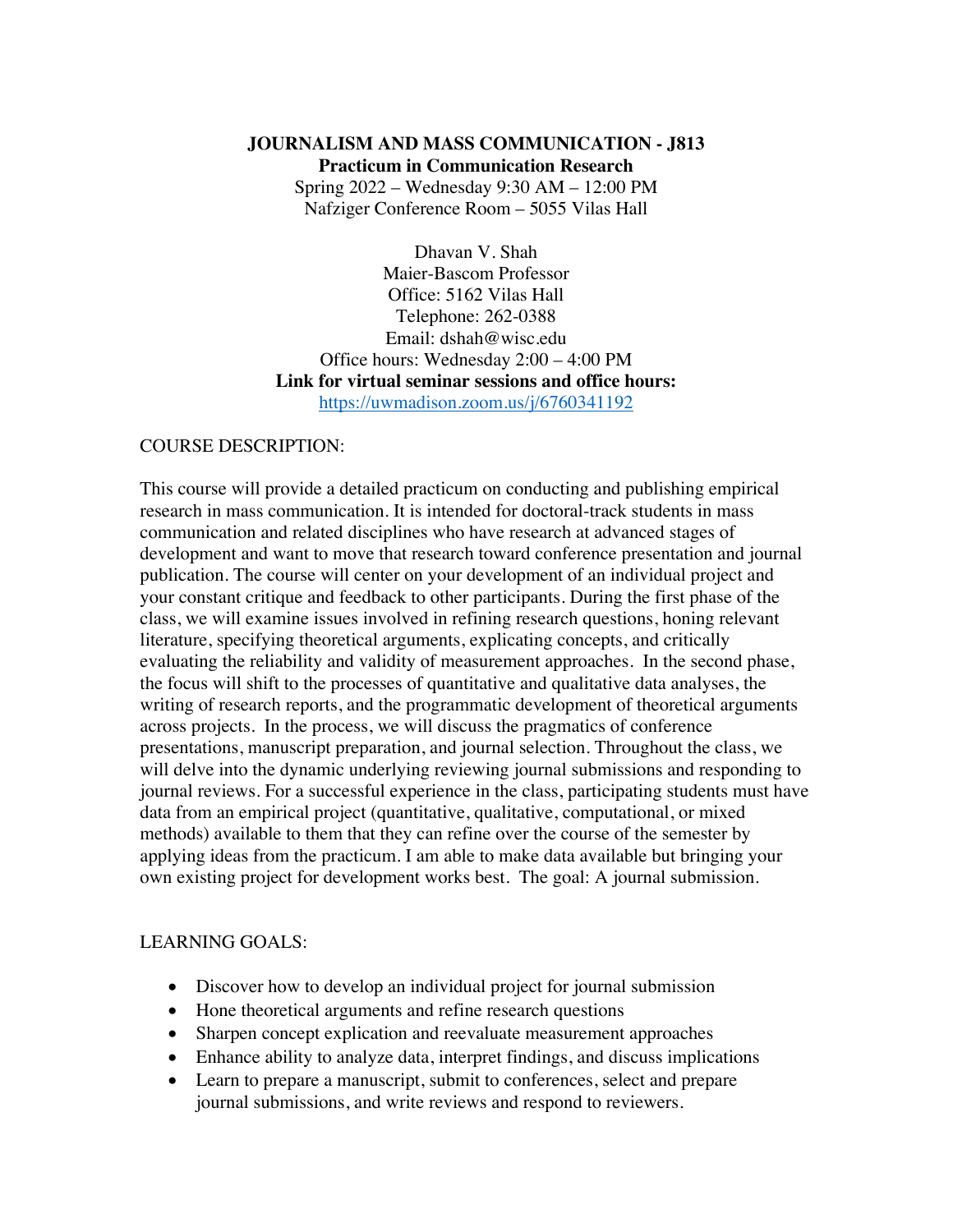#### REQUIRED TEXTS:

+ Assigned Weekly Readings (download zipped files from class webpage)

#### SUGGESTED TEXT:

Belcher, Wendy L. (2019). *Writing your journal article in twelve weeks: A guide to academic publishing success*. University of Chicago Press. (Amazon link)

#### GRADING:

Grades for this course will be based on the following criteria:

Pct. of final grade

| Peer Evaluation Assignments:             | 20% |
|------------------------------------------|-----|
| Review/Response Reports:                 | 20% |
| Seminar Assignments + Participation:     | 20% |
| Final Journal Submission + Presentation: | 40% |

 $A = 93-100$ ;  $AB = 88-92$ ;  $B = 83-87$ ;  $BC = 78-82$ ;  $C = 71-77$ ;  $D = 60-70$ ;  $F = 60$ 

**Peer Evaluation Assignments** will be written reviews of one of more fellow students' proposal (due week 2), concept explication/hypotheses (due week 6), data report (due week 9), conference submission (due week 11), and final paper and presentation (due week 13 or 14). These grades are based on your reviews, not your submissions.

**Review/Response Reports** will be reviews of a "mystery manuscript," including revisions of the manuscript (due week 3 and week 7 with additional extra credit options).

**Seminar Assignments and Participation** will be based on completion of assignments and contributions to seminar discussion and online interactions via the class email list.

**Final Journal Submission and Presentation** will include a cover letter indicating the journal selected for the manuscript, rationale for fit with the journal, and the 20-page, double-spaced (not including references, tables or figures) manuscript with abstract. An initial, ungraded, draft of this manuscript is week 12 and a final draft week 15.

Total writing across assignments, including the final paper, will range from 50-60 pages.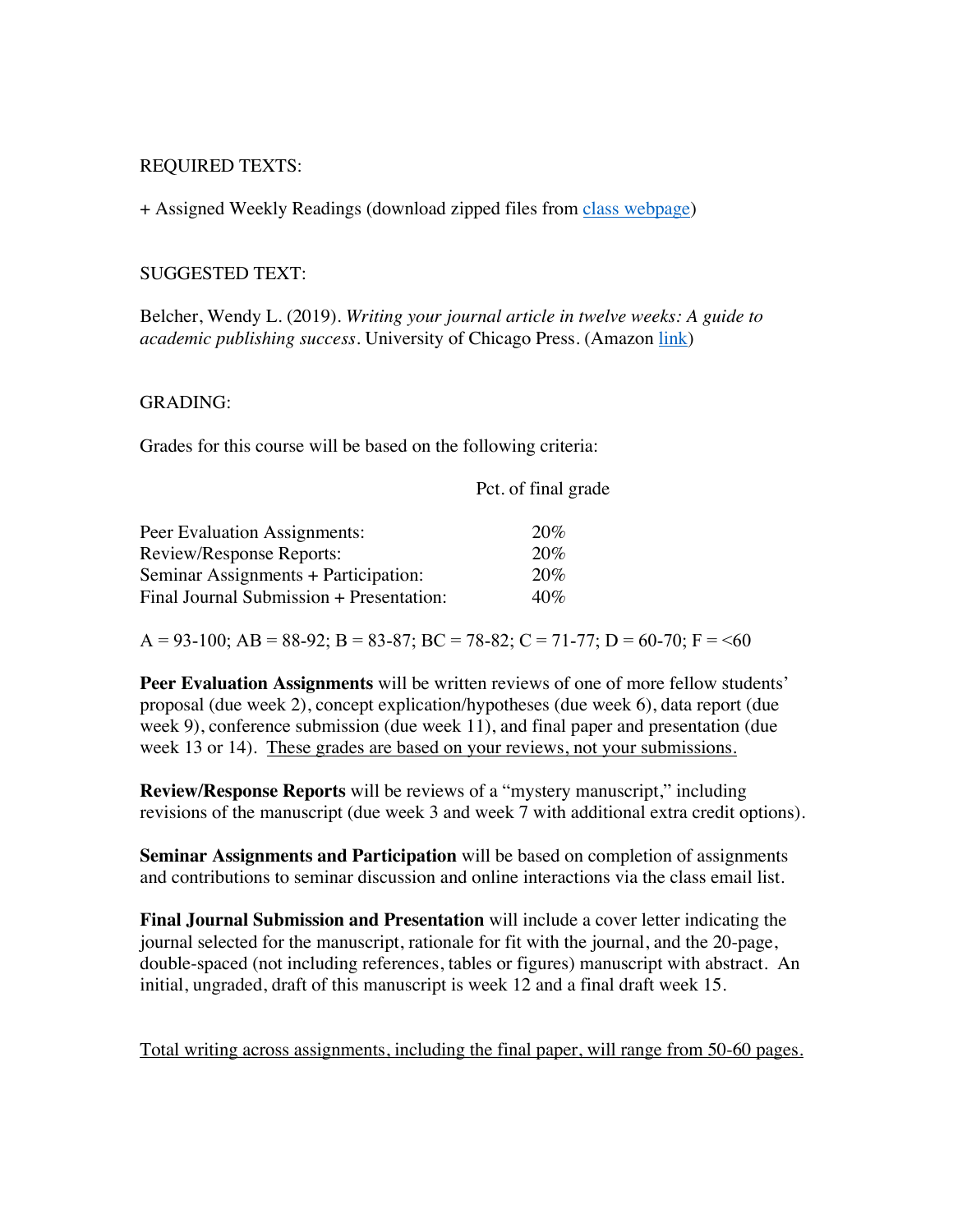## WEEK 1 (1/26) COURSE OVERVIEW \* Virtual meeting

- Overview of course
- Discussion of research interests
- Discussion of practicum goals
- Discussion of personal project development
- Discussion of data set requirements
	- Assignment: Your research proposal (two-three pages) Feedback on other students' proposals (one page)
		- POST to class folder by Sunday at 11:59 PM (1/30)
		- PREPARE feedback for two assigned proposals by class (2/2)

### **Readings:**

Heath, M. T. & Tynan, C. (2010). Crafting a research proposal. *The Marketing Review*, 10(2), 147-168.

Onwuegbuzie, A. J. (1997). Writing a Research Proposal: The Role of Library Anxiety, Statistics Anxiety, and Composition Anxiety. *Library & Information Science Research*, *19* (1), 5-33.

### WEEK 2 (2/2) RESEARCH PROPOSALS AND REVIEWING \* Virtual meeting

- Presentation and discussion of research proposals
	- + Discussion of significance academics, grants, fellowships
	- + Identifying relevant theory and literature
	- + Refining and expanding questions

- Discussion of "mystery manuscript" and manuscript reviewing guidelines

- Critical but kind; manuscripts only improve through accepted feedback
- Assignment: First round manuscript review (three pages)
	- PREPARE review of mystery manuscript by class (2/9)

### **Readings:**

Benos, D. J., Kirk, K. L., & Hall, J. E. (2003). How to review a paper. *Advances in Physiology Education*, 27(2), 47-52.

Cormode, G. (2009). How not to review a paper: The tools and techniques of the adversarial reviewer. ACM SIGMOD Record, 37(4), 100-104.

**Optional:** Rowland, F. (2002). The peer-review process. *Learned publishing*, *15*(4), 247-58.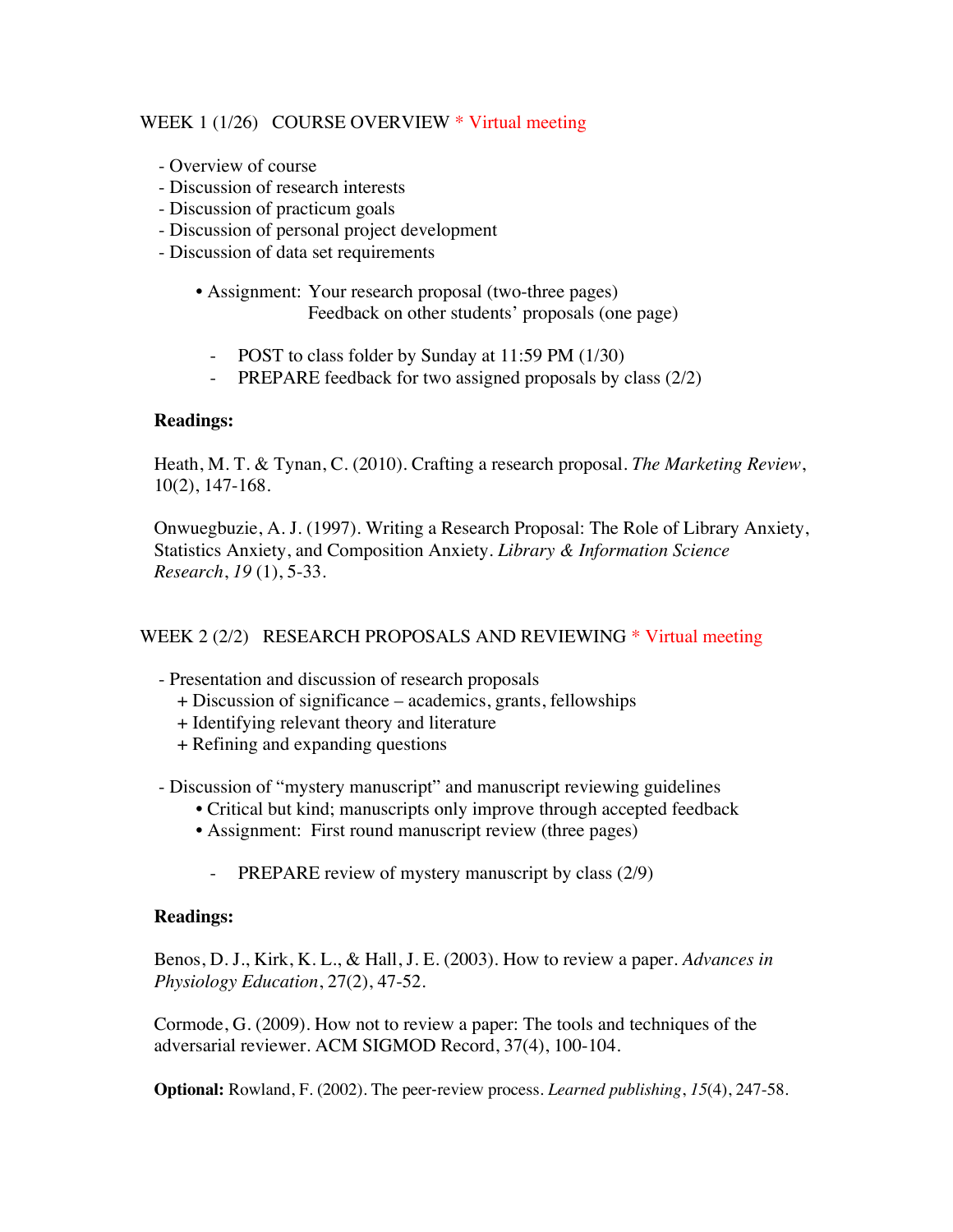# WEEK 3 (2/9) LITERATURE REVIEW WRITING

- Presentation and discussion of reviews

- + Discussion of limits of the theorizing in current form
- + Responding to validity and reliability issues
- + Receive actual reviews from submission
- Discussion of writing research reports
	- + Abstracts and introductions
	- + Literature review and theoretical claims
- Discussion of literature search strategies Web of Science, Google Scholar
	- Assignment: One paragraph abstract of 10 previously overlooked studies relevant to your project (four pages)

**Optional**: integrate articles into introduction/literature review section for your proposed paper (four pages) – **extra credit**

- POST to class folder by Tuesday at 11:59 PM (2/15)

#### **Readings:**

Bem. (1987). Writing the Empirical Journal Article. *The Compleat Academic: A Practical Guide for the Beginning Social Scientist*, *171.*

Jensenius, F. R., Htun, M., Samuels, D. J., Singer, D. A., Lawrence, A., & Chwe, M. (2018). Benefits and Pitfalls of Google Scholar. *PS: Political Science and Politics*.

Neuman, W. R., Davidson, R., Joo, S-H., Park, Y. J., & Williams, A. E. (2008). The Seven Deadly Sins of Communication Research. *Journal of Communication*, *58*(2), 220-237.

### WEEK 4 (2/16) THEORETICAL INTEGRATION

- Presentation and discussion of article summaries/literature reviews
	- + Suggestions of additional pieces/directions
	- + Development of theoretical argument
	- + Models and hypotheses generation

- Discussion of response to editor/reviewers' comments - article revision letter

- **Optional**: Write response letter to reviews of mystery manuscript (three pages)
	- PREPARE response letter by class (2/23) for **extra credit**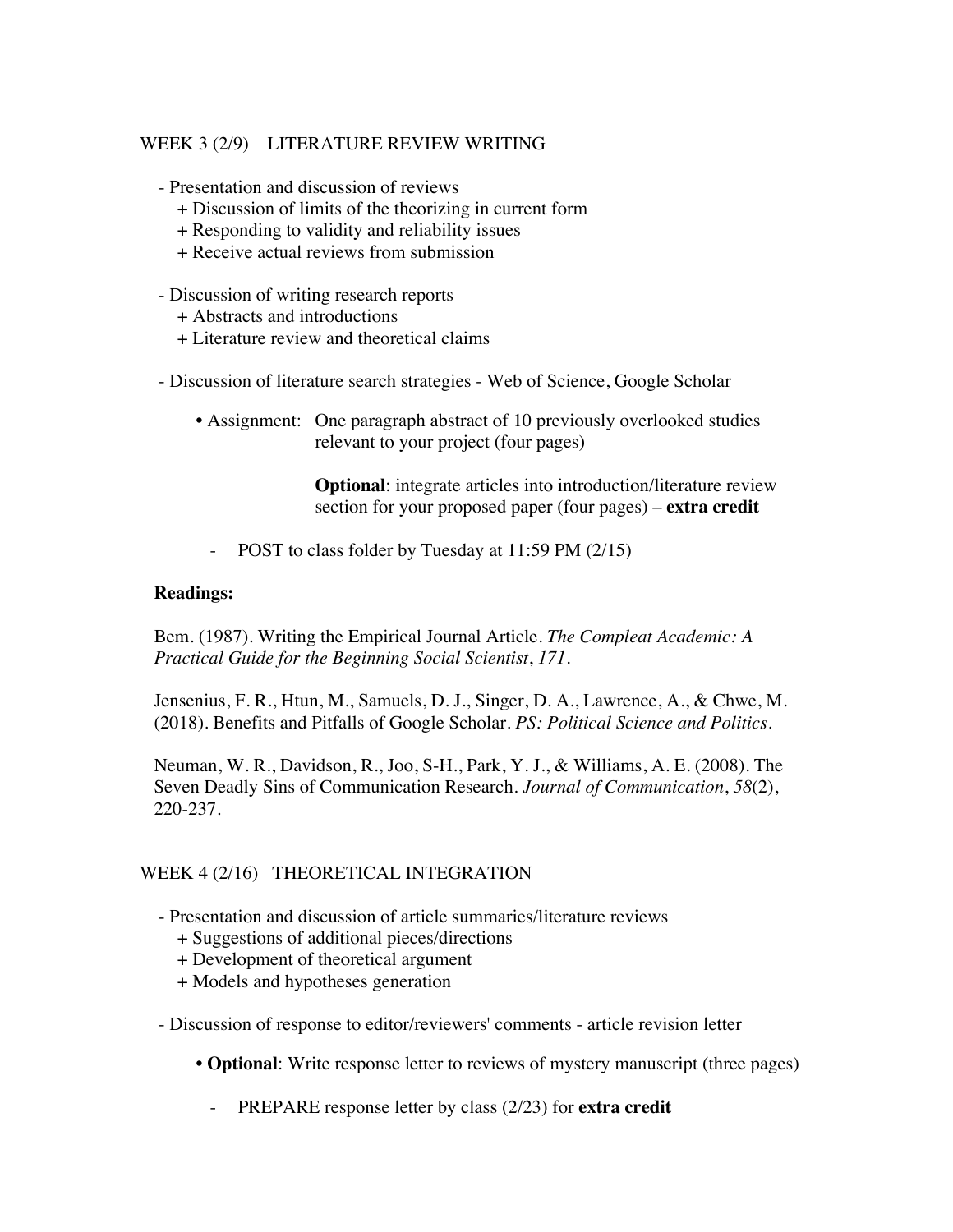### **Readings:**

Cho, K. & MacArthur, C. (2011). Learning by Reviewing. *Journal of Educational Psychology*, *103*(1), 73.

Torraco, R. J. (2005). Writing integrative literature reviews: Guidelines and examples. *Human Resource Development Review*, *4*(3), 356-367.

# WEEK 5 (2/23) CONCEPTUAL AND OPERATIONAL DEFINITIONS

- Discussion of response to reviews of mystery manuscript
	- + Discussion of appropriate changes to the study
	- + Clarifying theoretical and methodological issues
	- + Receive actual response letter and revised paper
- Discussion of conceptual and operation definitions Concept explication
	- Assignment: Write conceptual and operational definitions of variables / define relation among them in a model or set of hypotheses (four pages). Review of two students' definitions/hypotheses (one page each)

**Optional**: integrate elements into hypotheses/research questions and methods section of your paper (four-pages) – **extra credit**

- POST to class folder by Sunday at 11:59 PM (2/27)
- PREPARE two reactions to definitions/hypotheses by class (3/2)

### **Readings:**

McLeod, J. M., & Pan, Z. (2005). Concept Explication and Theory Construction. *The Evolution of Key Mass Communication Concepts: Honoring Jack M. McLeod*, 13-76.

# WEEK 6 (3/2) MEASUREMENT STRATEGIES

- Presentation of concept explication, variable definition and hypotheses
	- + Discussion of reliability and validity issues
	- + Refining measurement approaches/connection to possible analytic strategies
- Discussion of second round reviewing guidelines for "mystery manuscript"
	- Assignment: Second review of manuscript (three pages) by class (3/9)
		- PREPARE second review with attention to prior reviews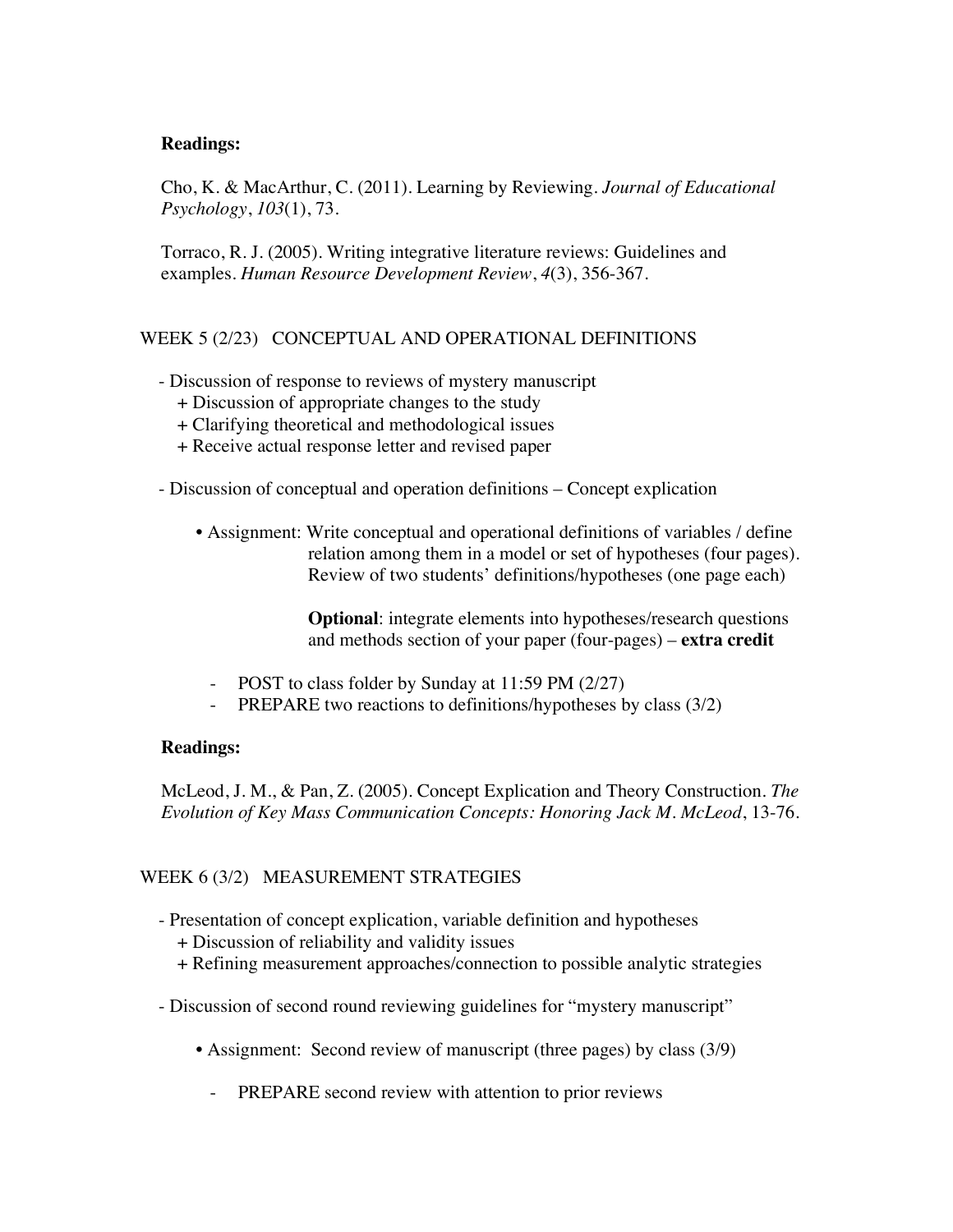### **Readings:**

Adcock, R., & Collier, D. (2001). Measurement validity: A shared standard for qualitative and quantitative research. *American political science review*, 529-546.

Himmelfarb, S. (1993). The Measurement of Attitudes. *Psychology of Attitudes*, 23- 87.

# WEEK 7 (3/9) ANALYTIC STRATEGY

- Presentation and discussion of reviews
	- + Discussion of improvements and persistent limitations to the study
	- + Responding to conceptual and operational issues
	- + Addressing validity and reliability issues
	- + Receive actual second round reviews of revision
- Discussion of writing "back-end" of research reports
	- + Analytic Strategy and Results
	- + Discussion and Conclusions
- Discussion of data analysis techniques
	- + Formulate data analysis plan and start data analysis
		- Assignment: Reflect on/plan analytic strategy / be prepared to discuss
		- Optional: Assemble initial draft: introduction, literature review, theoretical rationale, methods, and analytic strategy, up to the results

### **Readings:**

Knell, R. J. (2014). *Introductory R: A Beginner's Guide to Data Visualisation, Statistical Analysis and Programming in R*. Robert Knell.

# **SPRING BREAK!!!**

### WEEK 8 (3/23) DATA ANALYSIS REPORTS \* Virtual meeting

- Presentation and discussion of data analysis plan
	- + Discussion of expected findings
	- + Proposing alternative analytic approaches
	- + Interpretation of findings
	- + Implications of findings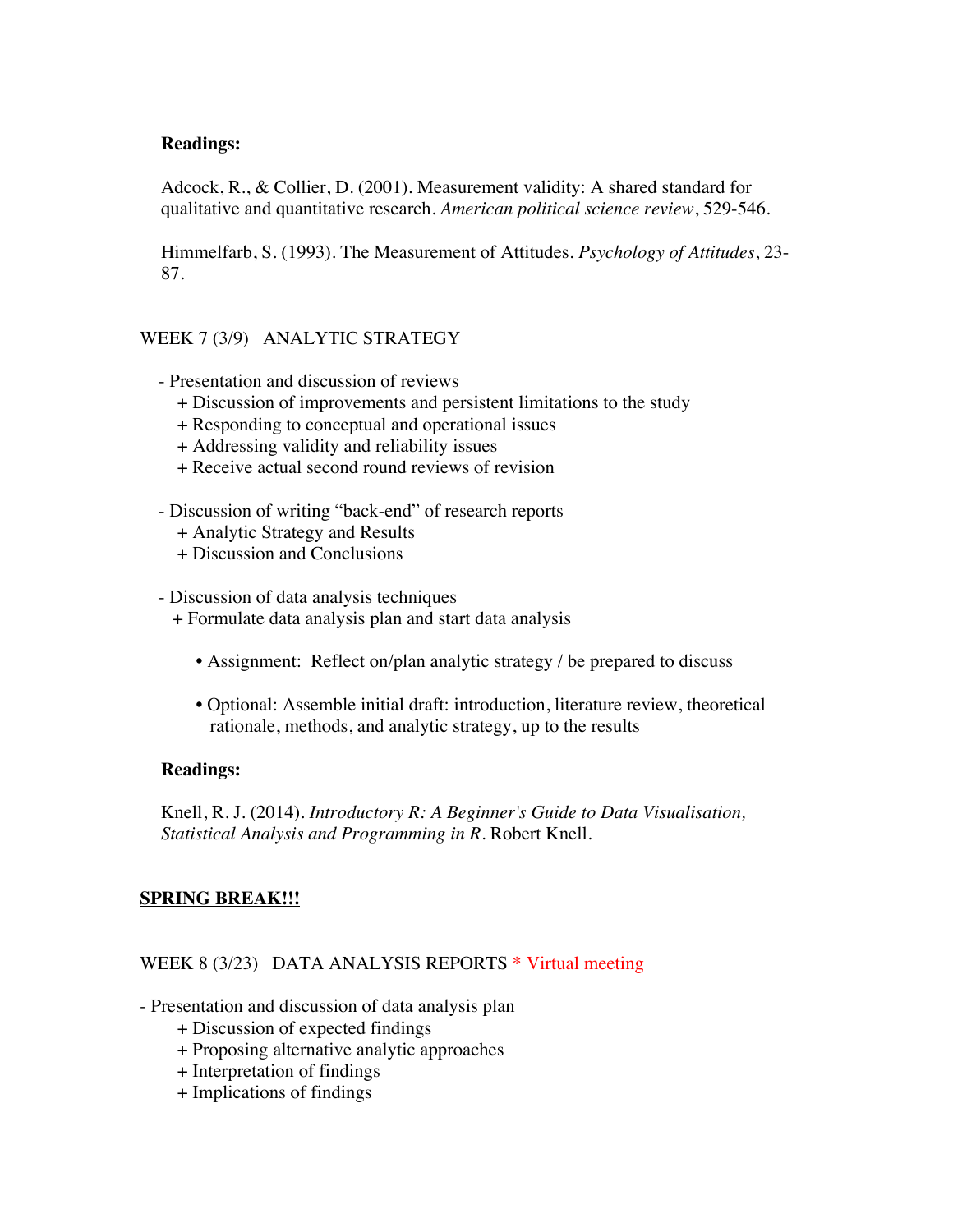- Discuss preparing manuscripts for conferences. Assemble full paper, but now include the actual analysis and post a draft to the class folder by 3/23 if you want feedback.
	- OPTIONAL POST to class folder by Wednesday at 11:59 PM (3/24)
- Guidelines for paper completion logistics and pragmatics: formatting, copy editing, checking references, honing charts and figures
	- Assemble Full Conference Draft
	- Finalize Conference Submission

### WEEK 9 (3/30) FINALIZING MANUSCRIPTS – **NO CLASS SESSION**

#### WEEK 10 (4/6) CONFERENCE PAPERS

- Discussion of second round response for "mystery manuscript"
	- + Lingering theoretical and methodological issues
	- + Modifying conceptual, operational, and analytical issues
	- + Receive actual second round response letter and revised paper
- Discussion of conference papers finalization and submission
	- + Lingering theoretical and methodological issues
	- + Possible conceptual, operational, and analytical responses
	- + FINISH: Full draft of conference paper POST: to class folder by Sunday at 11:59 PM (4/3)
	- + PREPARE: One-page review of three assigned papers (4/6)

### WEEK 11 (4/13) CONFERENCE PRESENTATIONS

- Discussion of conference presentations
	- + Distilling argument, results, and implications
	- + Data visualization and readability
	- + Presentation style, introduction and conclusion scripting
		- Assignment: Develop Conference Presentation 12-Slide PowerPoint Deck
			- POST to class folder by Tuesday at 11:59 PM (4/12)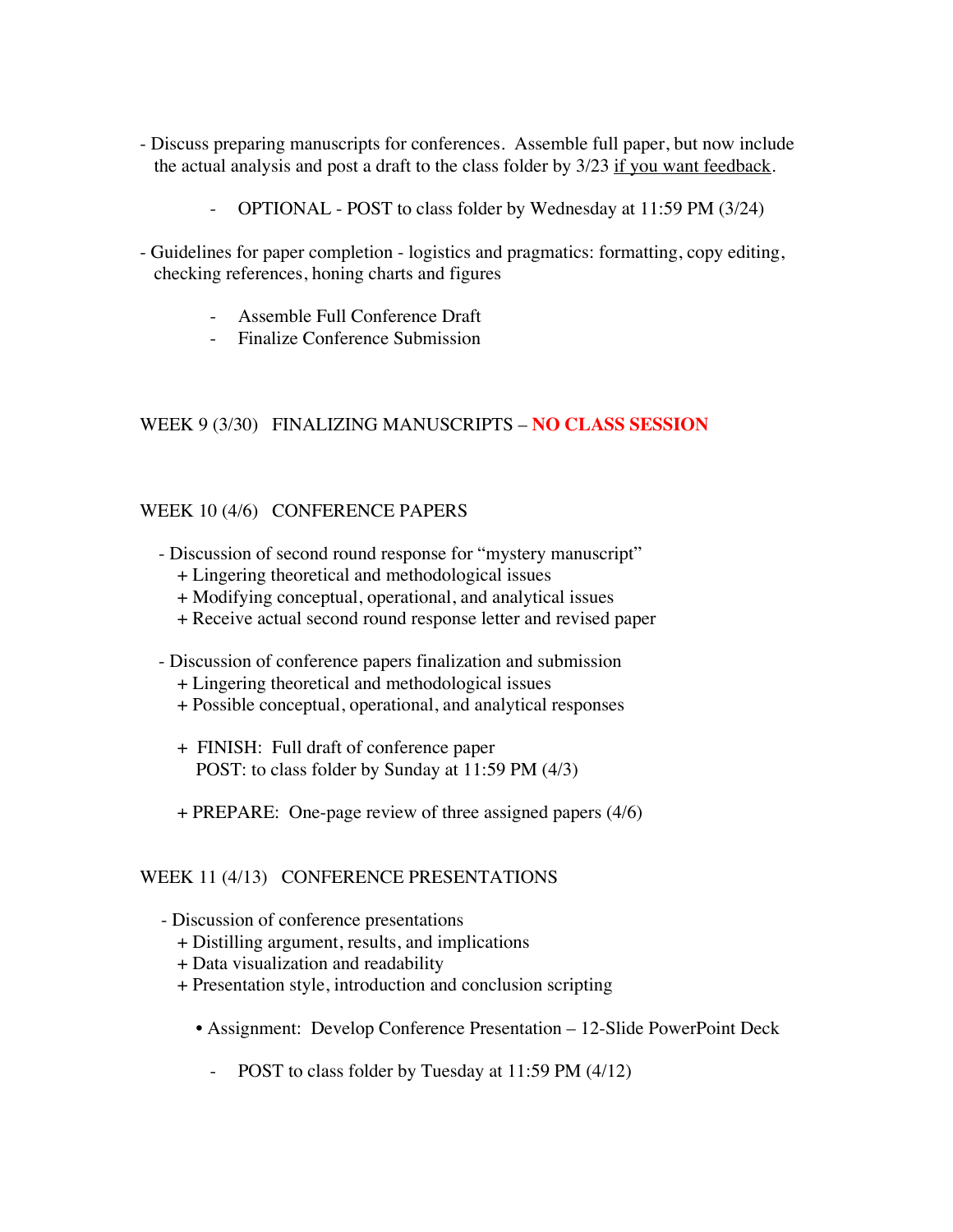## WEEK 12 (4/20) JOURNAL SELECTION

- Discussion of third round reviews
	- + Managing lingering conceptual and technical issues
	- + Challenges of switching editors in long review process
	- + Receive actual third round reviews and final revision/publication
- Discussion of presentation slides
	- + Grabbing attention
	- + Summarizing key point
	- + Use of images and data visualization
- Discussion of journal submission process
	- + Logistics of journal selection
	- + Style guides and formatting for submission
	- + Letter of submission submission guidelines
		- Assignment: Post current research paper to class folder
			- POST current draft to class folder by Sunday at 11:59 PM (4/17)
			- PREPARE two paper reviews for week you are not presenting  $(4/27 \& 5/4)$

### WEEKS 13 - 14 (4/27, 5/4) PRESENTATIONS

- Final presentations (four five presentations per session)
	- + Two reviewers assigned to each paper
		- Two reviews for week you are not presenting
	- + 12-minute presentation (timed) followed by 12-minute question and answer - Presentation, including timing, evaluated as part of final paper grade
	- + Reviewers lead questioning/provide two-page review of paper/presentation

### FINAL EXAM WEEK

- Assignment: Journal Submission Draft
	- With cover letter indicating rationale for choice of journal
	- EMAIL to me by Friday at 11:59 PM (5/6)